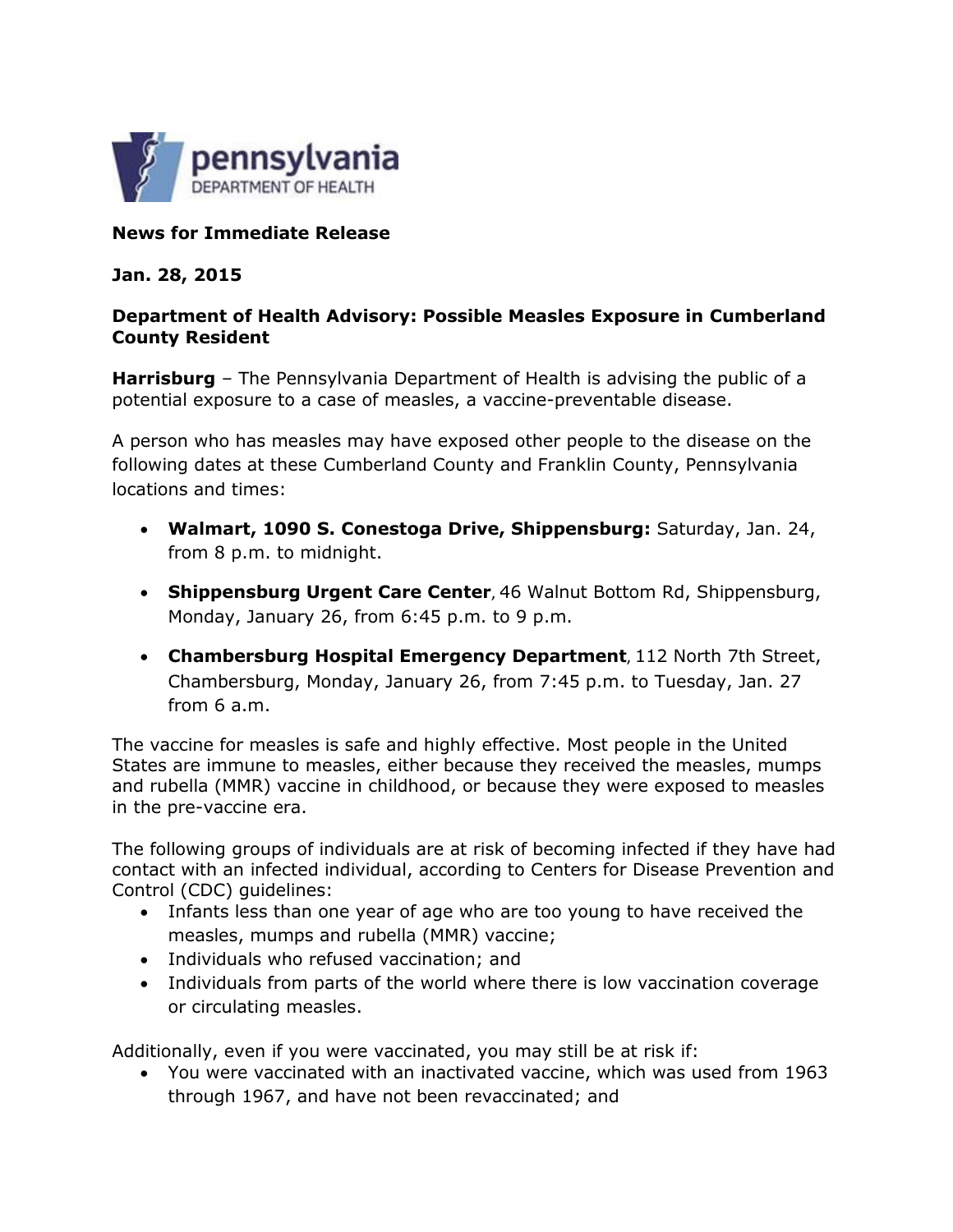You were born after 1957 who have only received one dose of MMR vaccine.

"Measles is a potentially very serious and highly contagious virus," said Acting Physician General Dr. Rachel Levine. "This case underscores the importance of having all children appropriately immunized according to recommended guidelines."

Symptoms will begin one to two weeks after exposure and include a runny nose, watery eyes, cough and a high fever. After four days, a raised, red rash starts to spread on the face, down the body and out to the arms and legs. The rash usually lasts four to seven days.

An individual with measles can spread the virus to others for four days before and four days after the rash begins. It is spread by sneezing or coughing, touching contaminated objects, and direct contact with infected nasal or throat secretions. Infected droplets and secretions can remain contagious on surfaces for up to two hours.

Complications from measles can include ear infection, diarrhea and pneumonia, inflammation of the brain, and even death. Measles can also cause miscarriages or premature delivery in pregnant women.

The MMR vaccine can help prevent infection if it is given within three days of exposure. If it has been more than three days since your exposure, a dose of immune globulin can provide protection up to six days after exposure. There is no risk in getting an additional dose of the MMR vaccine for individuals who may have already received it.

The Pennsylvania Department of Health urges all residents to be vaccinated against measles. The MMR vaccine is given to toddlers when they are 12 to 15 months of age, and a second dose is required for all Pennsylvania school children. However, individuals who have received only one dose of the vaccine, instead of the recommended two doses, may still be at risk of infection with this virus. If you have not received a second dose, the department encourages you to see your health care provider.

If you or your children are at risk for measles, and become ill with the symptoms one to two weeks after possible exposure, contact your pediatrician or family physician immediately to share that you've been exposed so that precautions can be taken to avoid exposing anyone else.

If you are uninsured, the department will be hosting a series of clinics in the impacted counties in the coming days. Additional information will be provided to the public by the department regarding clinic dates and times.

If you are a healthcare provider who suspects measles, please call 1-877-PA-HEALTH for consultation and to arrange testing.